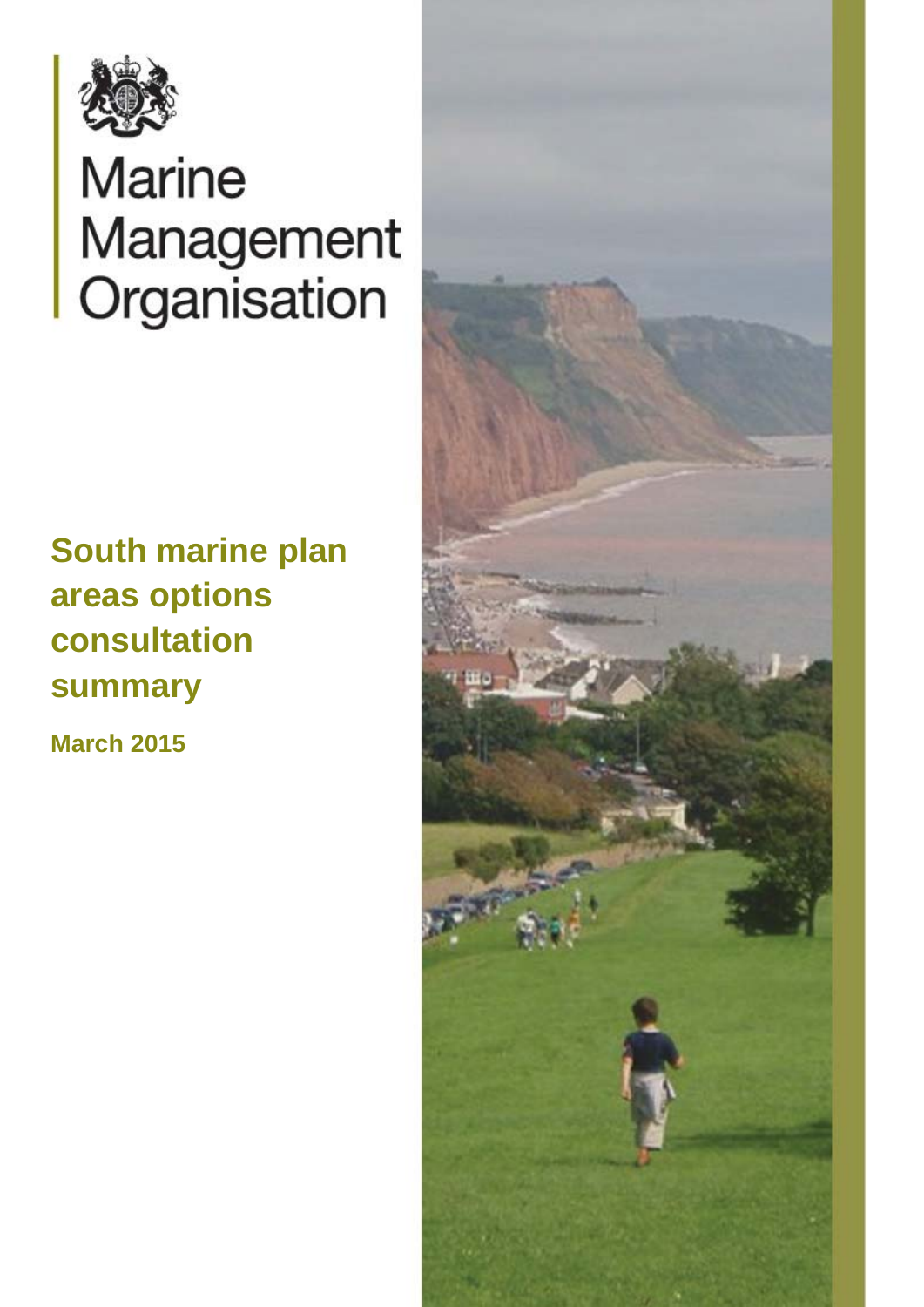© Marine Management Organisation 2015

You may use and re-use the information featured on this website (not including logos) free of charge in any format or medium, under the terms of the Open Government Licence. Visit www.nationalarchives.gov.uk/doc/open-governmentlicence/ to view the licence or write to:

Information Policy Team The National Archives Kew London TW9 4DU Email: psi@nationalarchives.gsi.gov.uk

Information about this publication and further copies are available from:

Marine Management Organisation Lancaster House Hampshire Court Newcastle upon Tyne NE4 7YH

Website: www.gov.uk/mmo Tel: 0300 123 1032 Email: info@marinemanagement.org.uk

If referencing this document, please cite it as: South marine plan areas options consultation summary March 2015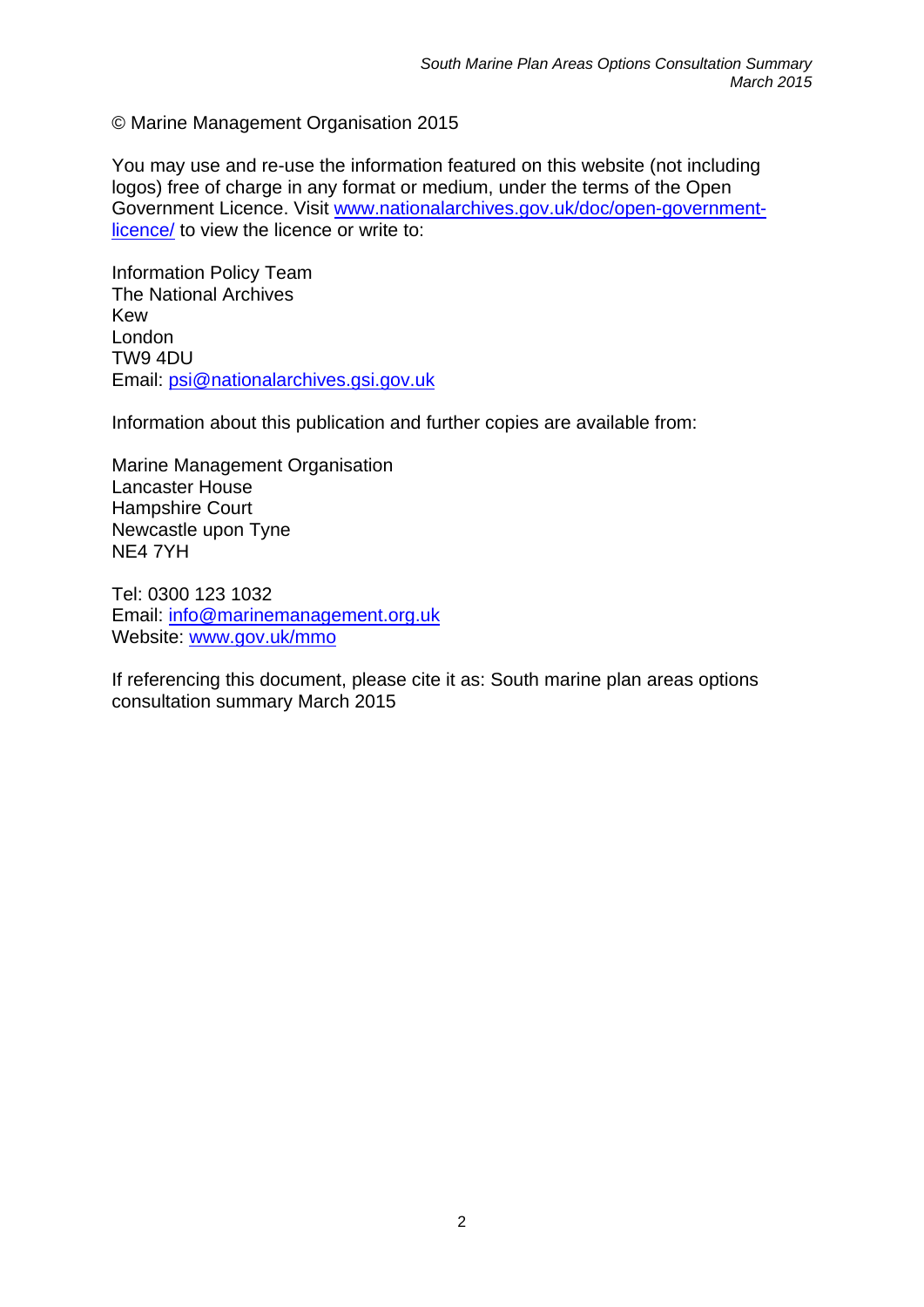# **Contents**

| 3 <sub>1</sub> |                                                                             |  |
|----------------|-----------------------------------------------------------------------------|--|
| 4.             |                                                                             |  |
|                |                                                                             |  |
|                | 4.2 Comments on topics/sectors addressed (annex 3 of the options report)  9 |  |
| 5 <sub>1</sub> |                                                                             |  |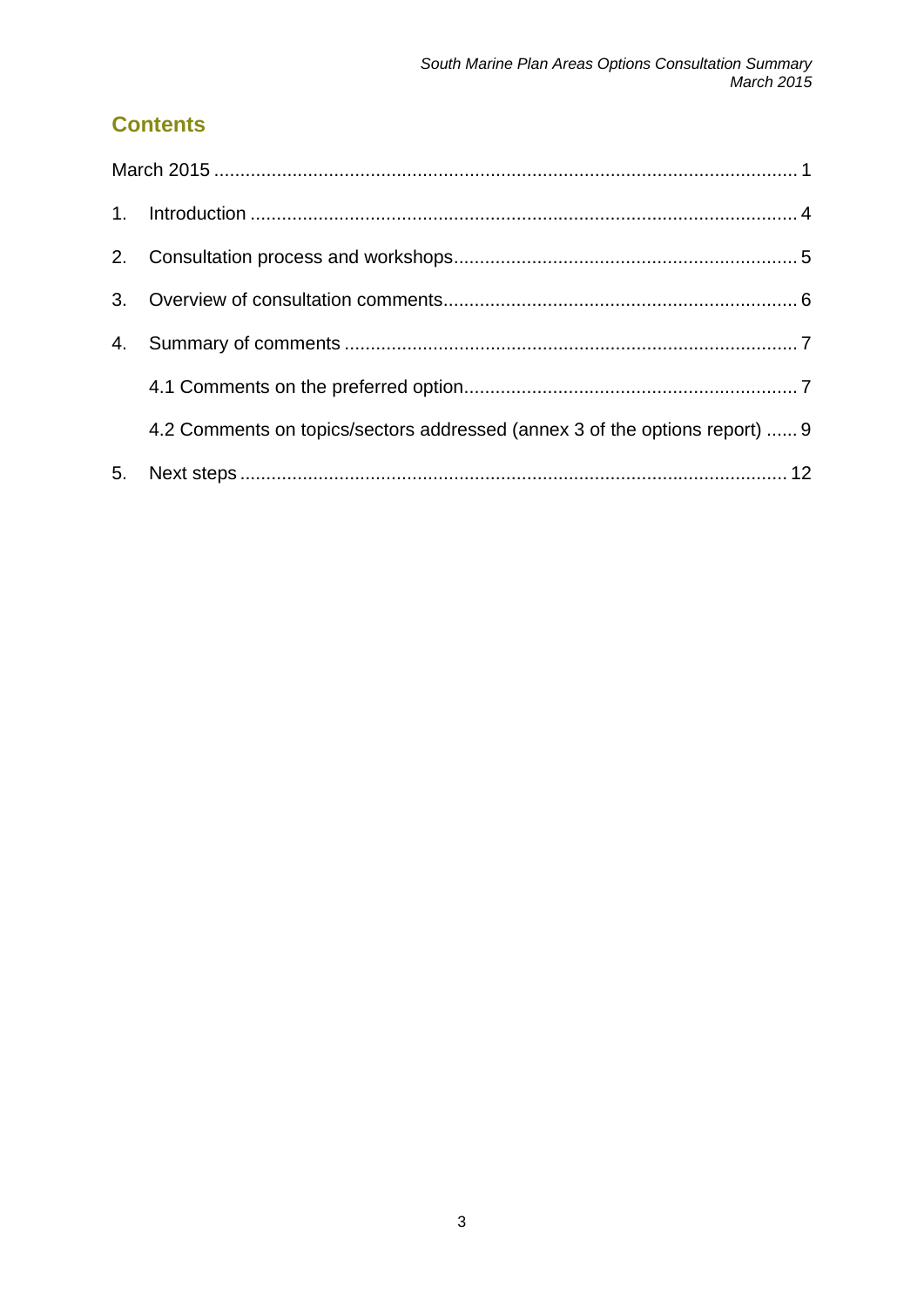# <span id="page-3-0"></span>**1. Introduction**

The Marine Management Organisation (MMO) began planning for the South inshore and South offshore marine plan areas in April 2013. The planning process is currently at the "options development" stage (see figure 1).

As part of options development a document was published in February 2015 to support stakeholder engagement though consultation, on the identification of a preferred option to deliver the South marine plans draft objectives (set out in the vision and objectives report). The options process builds on the "evidence and issues" and "vision and objectives" stages of the marine planning process. This ensures that the thread from core issues identified earlier in the planning process is maintained. The consultation included a series of workshops.

This report provides an overview of the consultation and provides a summary of the comments received.



#### **Figure 1: Marine planning process wheel**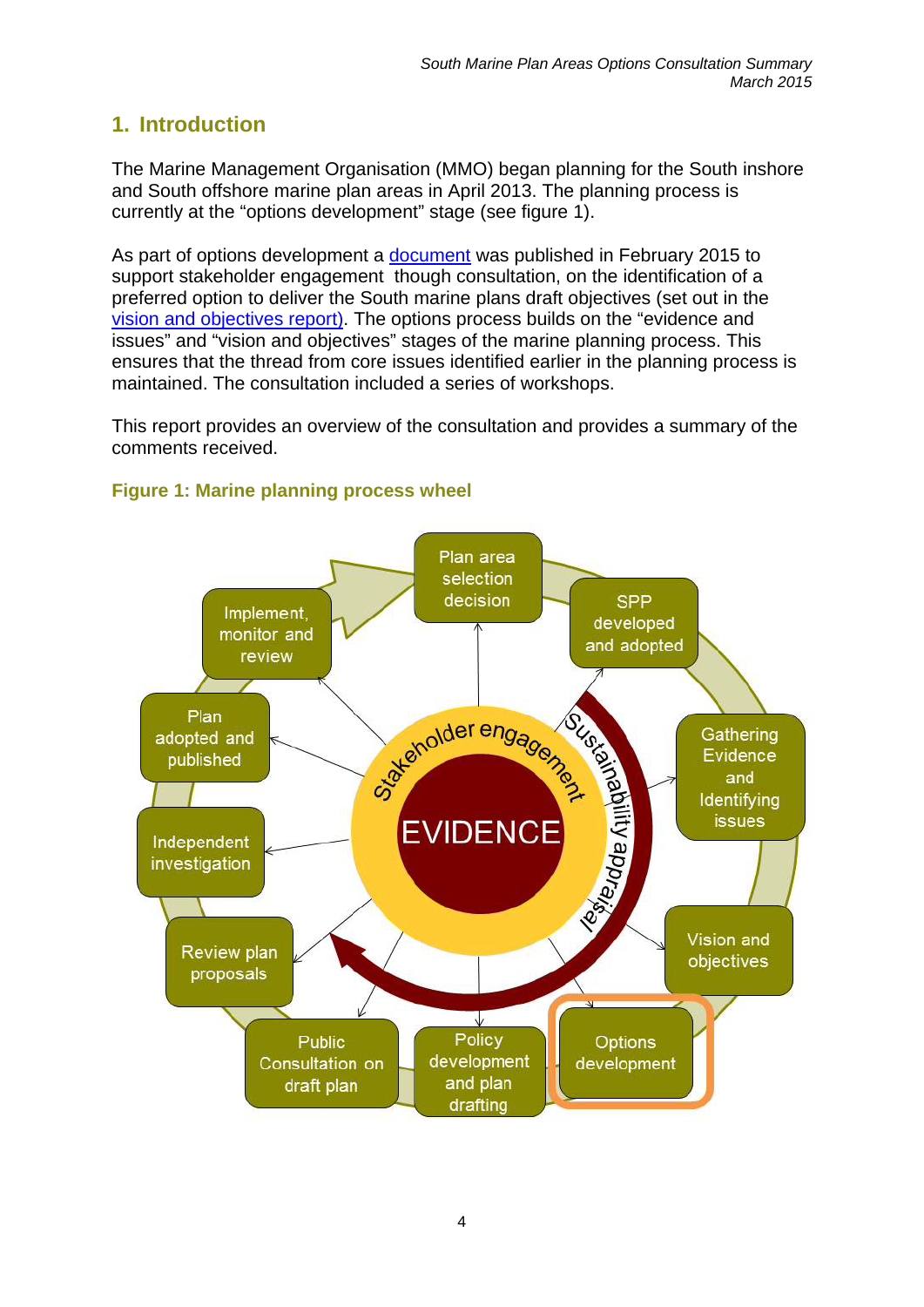# <span id="page-4-0"></span>**2. Consultation process and workshops**

Public consultation on the options stage of the South marine planning process ran from 3 February to 4 March 2015. Comments could be submitted via the MMO's online consultation tool (MMO Connect), by email (planning@marinemanagement.org.uk) and in writing.

The consultation process was supported by a series of workshops to raise awareness of the proposed options and canvass stakeholder views towards a preferred option for developing marine plan policies for the South marine plan areas.

Workshops were held in:

- Brighton (11 February 2015)
- Southampton (12 February 2015)
- Exmouth (13 February 2015)

The workshops were supported by the Solent forum, Dorset coast forum and Devon maritime forum. 145 people from a wide range of organisations attended, representing an array of national and local stakeholders with interests in the South marine plan areas including: tourism, recreation, ports and shipping, aggregates, local authorities, private consultancies, conservation and environmental interests and coastal forums.

Each workshop was comprised of three presentations and three interactive group activities, designed to encourage discussion between delegates on their areas of interest.

All on-line, email and workshop comments have been entered into a database as a full record of the consultation. Comments will be used to inform further development of a preferred option and draft plan policies for the South marine plan areas.

In addition to the consultation process a series of bilateral meetings were held with a range of stakeholders to support their engagement and contriburions to the options process. Comments received by the way of discussion have not been included as consultation responses.

This document summarises the comments made by consultees on the options and supporting draft policies only. It is not intended to be exhaustive, but to illustrate the range of comments received. The summary does not provide a detailed response to comments as these will be addressedthrough the ongoingthe plan-making process. Comments submitted on the objectives are not summarised in this document; they will be utilised during drafting of the plans.

If you require further information on any aspect of the options consultation, please call 0191 376 2790 or email planning@marinemanagement.org.uk.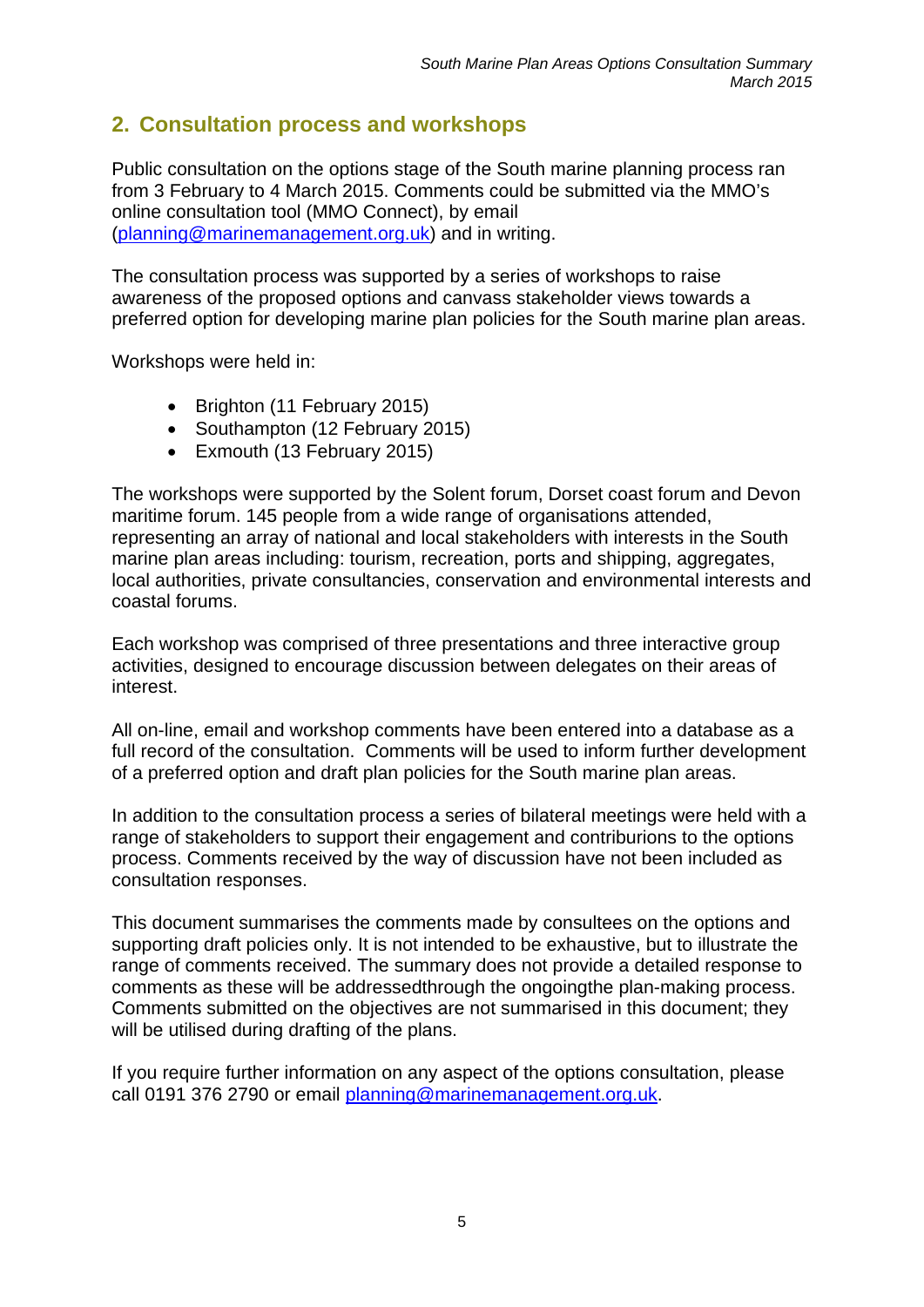## **3. Overview of consultation comments**

At the conclusion of the consultation period 165 individuals representing over 100 organisations provided responses, either on-line, by email or through the workshops.

A breakdown of the numbers of delegates and comments is detailed in figure 2 below.

| Figure 2: Numbers of comments made through the consultation and at |  |  |  |
|--------------------------------------------------------------------|--|--|--|
| <b>workshops</b>                                                   |  |  |  |

| <b>Consultation/Workshop</b> | <b>Recorded</b><br>delegates | <b>Total comments</b> |
|------------------------------|------------------------------|-----------------------|
| <b>Brighton</b>              | 40                           | 507                   |
| Southampton                  | 59                           | 709                   |
| <b>Exmouth</b>               | 46                           | 510                   |
| <b>On-line (MMO Connect)</b> | 16                           | 152                   |
| E-mail                       | 4                            | 121                   |
| <b>Total</b>                 | 165                          | .999                  |

1,999 comments were received across the consultation and over 1,700 were received directly from stakeholders at the workshops. This can be attributed to the inclusion of feedback forms which stakeholders were asked to complete as they considered the options. Generally, stakeholders felt the forms were a good method of capturing comments and we will be considering how we can best use this approach for future marine planning workshops. The numbers of delegates have been adjusted to account for the fact that many on-line and email responses were received from those who had also attended the workshops. Furthermore, this has been recognised in the breakdown below (figure 3) and the summary of comments (section 4) to avoid "double counting" in preferences for options. This means that where a delegate has submitted a comment through the workshops and on-line their preference is only counted once. In the event of any disparity between different forms of comment the on-line or email comment is given precedence as it post-dates the workshop.

There was general support for the concept of marine planning. Stakeholders felt that policies could go further in some areas and indicated a preference for more prescriptive policies.

Some stakeholders raised concerns in relation to the overlap with existing legislation and requested clarification on how marine plans would deal with this. Similarly there were some concerns over the uncertainty of outcomes over 20 years – particularly in relation to option 2.

There was support for specific policies on climate change, in whichever form, to be included within the plans. Stakeholders also had concerns that some policies are open to very different interpretations and therefore may be applied inconsistently. Some stakeholders also felt that preferences for particular options vary according to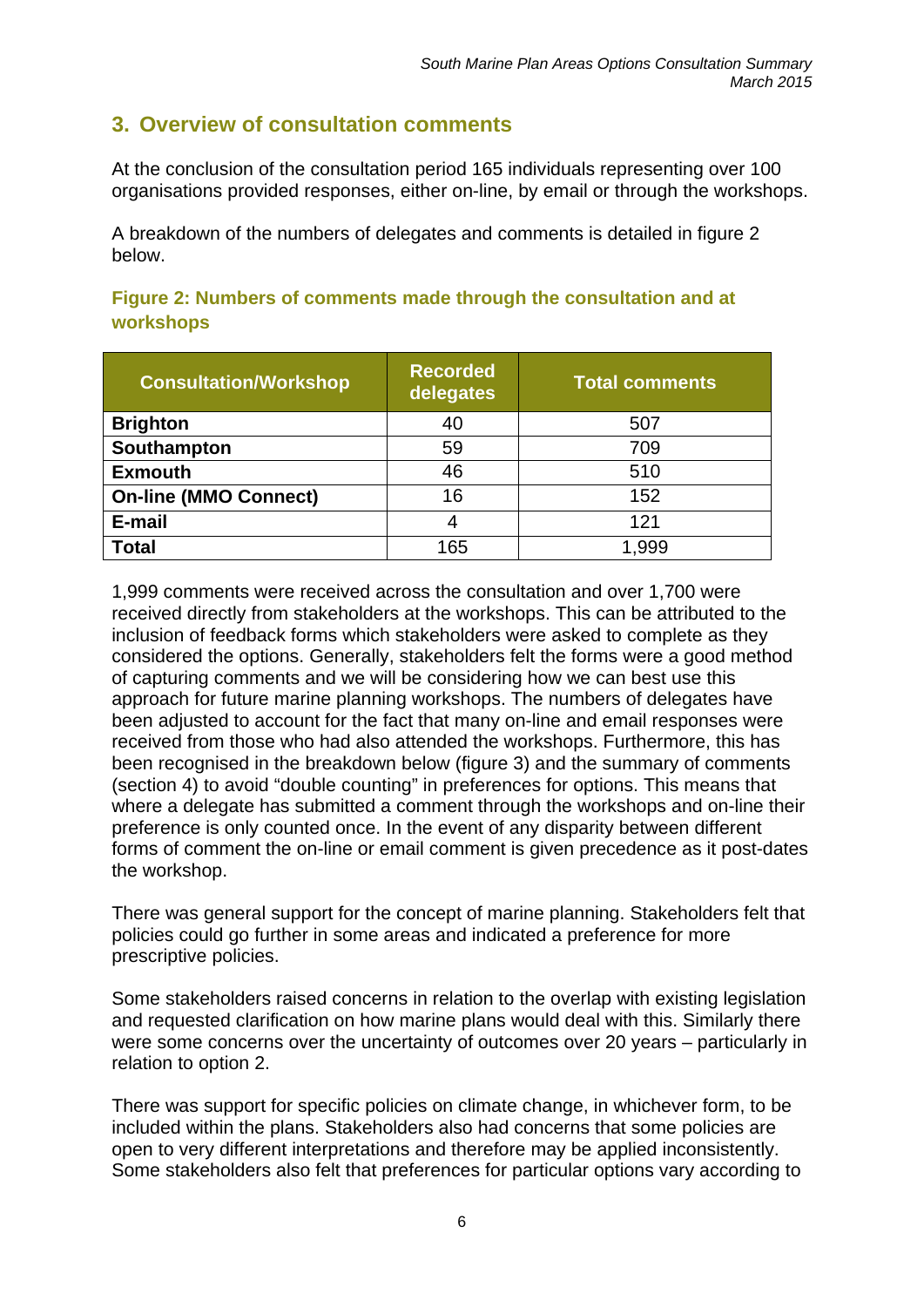exact location and that subsequently, policies that vary across the plan area could be considered.

Although most delegates did select a preferred option, the general consensus was that a combination of options rather than one specific option would be most suitable. Figure 3 outlines the preferred options suggested by stakeholders.

| <b>Consultation/ Option Option Option</b><br><b>Workshop</b> |    | 2              |    | <b>Option</b><br>1 & 2 | <b>Option</b><br>183 | <b>Option</b><br>2 & 3 | none |
|--------------------------------------------------------------|----|----------------|----|------------------------|----------------------|------------------------|------|
| <b>Brighton</b>                                              |    | $\overline{2}$ |    |                        | 5                    |                        |      |
| Southampton                                                  | 14 | 9              | 21 |                        | 3                    |                        |      |
| <b>Exmouth</b>                                               | 12 | 2              |    |                        | 6                    |                        |      |
| <b>On-line</b>                                               | 3  |                | 6  |                        |                      |                        |      |
| E-mail                                                       |    |                |    |                        |                      |                        |      |
| <b>Total</b>                                                 | 36 | 18             | 39 |                        | 15                   |                        |      |

#### **Figure 3: Preferred options breakdown (from consultation and workshops)**

**Note: The numbers included in the table above cover preferences submitted by those stakeholders who made comments during the consultation period. Any discrepancies between Figures 2 and 3 can be attributed to stakeholders either not expressing a preference or duplicating comments in more than one form.** 

#### **4. Summary of comments**

#### **4.1 Comments on the preferred option**

The comments listed below are provided for illustrative purposes only. They are not intended be a comprehensive list or verbatim comments, but provide a snapshot of responses from consultees. The comments are not the views of the MMO and are without prejudice to the MMO's analysis which is now underway to consider all comments in determining an option for policy development.

#### **Option 1**

It was recognised that, overall, this option achieves most across the largest number of objectives through the inclusion of as many 'high strength' policies as possible. The greater emphasis on high strength policies for this option should also lead to a relatively greater degree of certainty that the intent and the desired outcomes of the objectives and policies will be realised. Furthermore, with reduced emphasis on prescription compared with option 3, this option allows a greater degree of flexibility for marine planning to adjust to sector's economic priorities as market forces change.

Amongst those comments supporting options 1 and 3, some stakeholders have statedted that option 2 is not acceptable as it is too flexible.

#### **Option 2**

Stakeholders preferring this option maintain that marine planning policy needs to be flexible.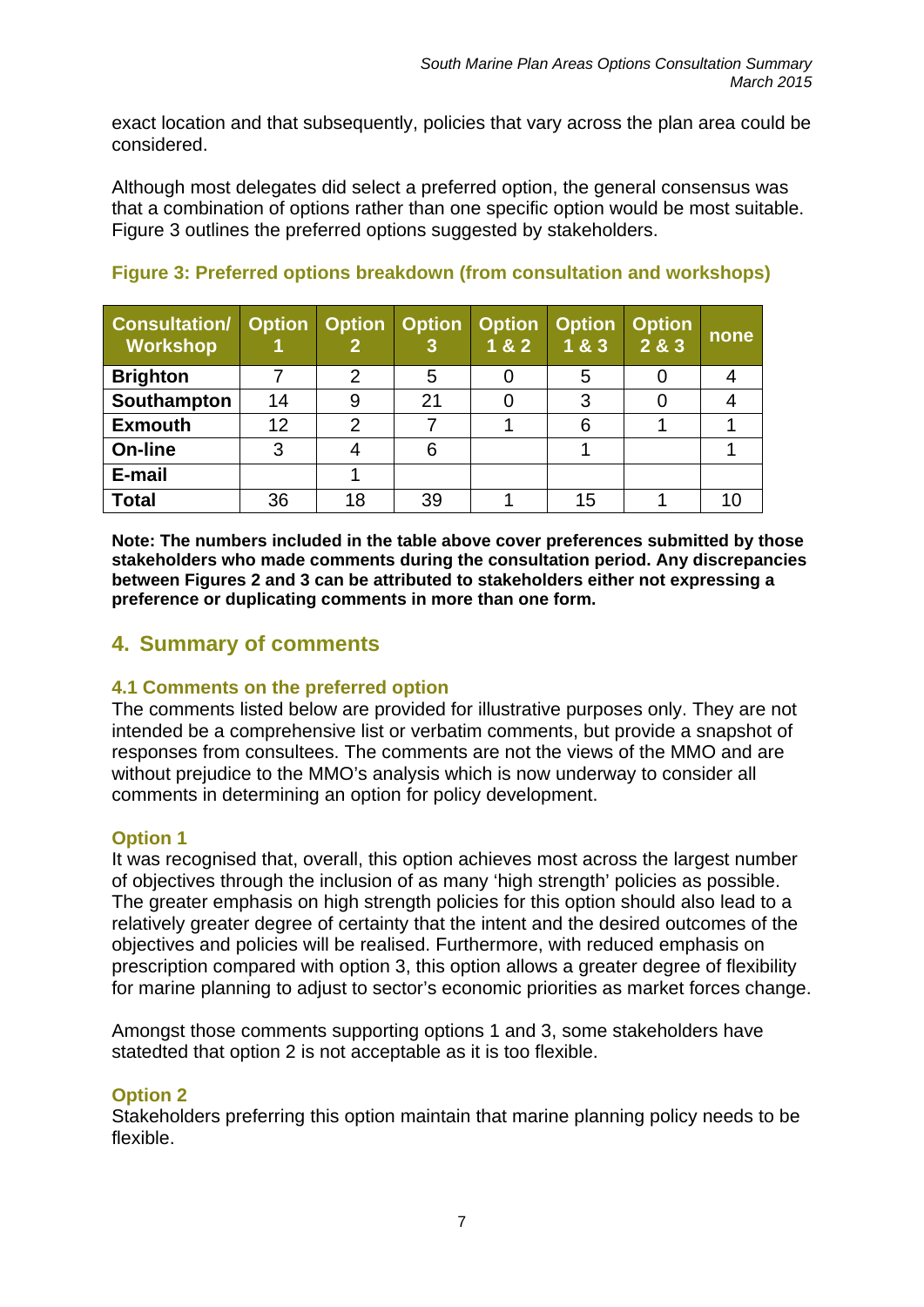This flexible option is the preferred way forward to avoid policies being either too prescriptive or not prescriptive enough for different situations. Stakeholders reiterated that the MMO was set up to be able to support balanced use of the sea. As some consider the objectives to be heavily biased in favour of environmental issues and climate change, and the future potential economic uses of the sea are unknown, it is essential that maximum flexibility is retained. Stakeholders reflected that option 2 appears to achieve more compatibility between environmental protection and economic development.

As the inshore marine plan area physically overlaps with that of terrestrial plans, a flexible approach will also be needed to ensure policies interact constructively. This overlap requires marine and land planning to address the overlapping marine and terrestrial environments, and not be restricted by policies that are too prescriptive. This is in line with the UK Marine Policy Statement, which acknowledges that it is important for both systems to adapt and evolve over time.

This option enables decision-makers to apply discretion when presented with the relevant evidence. Clarity can be added to the decision-making process when evidence is prescriptive.

Conversely, those not supporting option 2 suggest it adds nothing to existing regulation and that the lack of clarity would be difficult for regulators, developers and investors.

Stakeholders also felt that they would prefer policies across all options to be framed more positively, but particularly in regard to option 2.

#### **Option 3**

Option 3 is regarded by some to be the most challenging to implement, as it aims to have high strength policies along with of sectoral priorities. Those preferring it consider it provides the greatest certainty to marine users. It offers the best set of aspirational outcomes for sustainable development. It also provides the highest levels of environmental protection, for example on issues such as marine protected areas (MPAs), water quality, protection of coastal habitat for their ecosystem services and contribution to climate change adaptation.

Across the range of marine plan objectives, stakeholders consider option 3 would facilitate more of an Integrated Coastal Zone Management (ICZM) approach, recognising the importance of ecosystem services and allowing more "win win" solutions, such as the co-existence of marine activities.

It is the role of plans to set a clear vision and increase certainty for developers whilst supporting the delivery of sustainable development. Without such an approach the planning process becomes moribund and begins to lose its purpose. However, there are benefits from cross-sectoral learning and communication that are direct consequences of the process itself. A prescriptive option allows for a more comprehensive and robust marine plan with an appropriate level of policy being planned according to specific requirements. This provides clarity to both decisionmakers and developers when using the plans.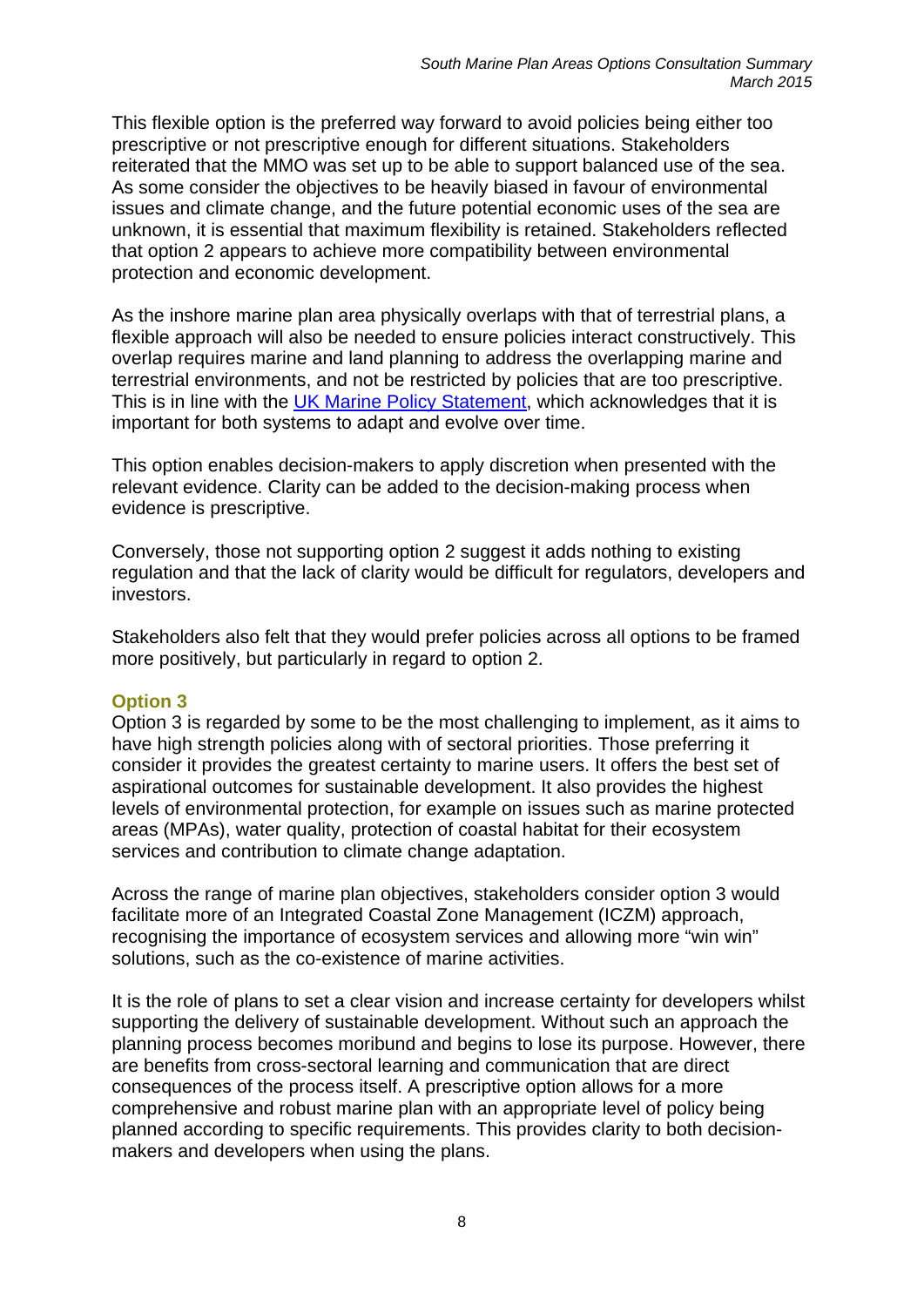<span id="page-8-0"></span>There were concerns about whether, in its current form, this option has gone far enough to resolve the potential conflicts and compatibility issues between the environment and those topics or sectors that have a similar priority. If this cannot be resolved some stakeholders would support option 1 instead. Use of exception clauses (eg "d: the case for proceeding with the proposal if it is not possible to minimise or mitigate adverse effects") within option 1 should be very clear about which situations they should be used in, to further enhance the value of the plans and clarity in decision-making.

Another concern was the general feeling that 'emerging sectors' have not been considered and that, particularly under option 3, there may not be the flexibility to accommodate them.

#### **4.2 Comments on topics/sectors addressed (annex 3 of the options report)**

The overall preferences for options expressed below for each topic or sector reflects numerical analysis of stakeholder views. The summary of comments then provides an illustration of the range of views of consultees on each of the topic or sector policy variants that formed each option. As noted above they are not intended be a comprehensive list or verbatim comments, but provide a snapshot of responses from consultees. The comments are not the views of the MMO and are without prejudice to the MMO's analysis which is now underway to consider all comments.

#### **Climate change**

- Preference is for options 1 and 3, with limited support for option 2.
- The inclusion of separate objectives on climate change was supported, as well as embedding climate change into other objectives. The desire to reduce coastal squeeze and give support to ecosystem services provided by coastal habitats was also supported.
- It was suggested that option 3 be strengthened to differentiate it from option 1 through an amendment so that activities "significantly increase their contribution to climate change mitigation".
- The focus on coastal squeeze is raised as questionable and possibly unrealistic, as plans cannot prevent all factors that may cause coastal squeeze (e.g. storms).
- Plan provisions need to address the effects on the coastline and access through flooding and coastal change.
- The policies are not explicit enough to understand what would be done in practical terms to address climate change.

#### **MPAs**

- Preference is for options 1 and 3, however, flexibility is also important.
- Option 2 may not be compliant with the Habitats Regulations.
- Given the high values derived from MPAs (nature conservation, fisheries, recreation and tourism) they need strong protection to retain their resilience (as per option 3).
- There will be other threats that may impact on MPAs to those indicated in the report.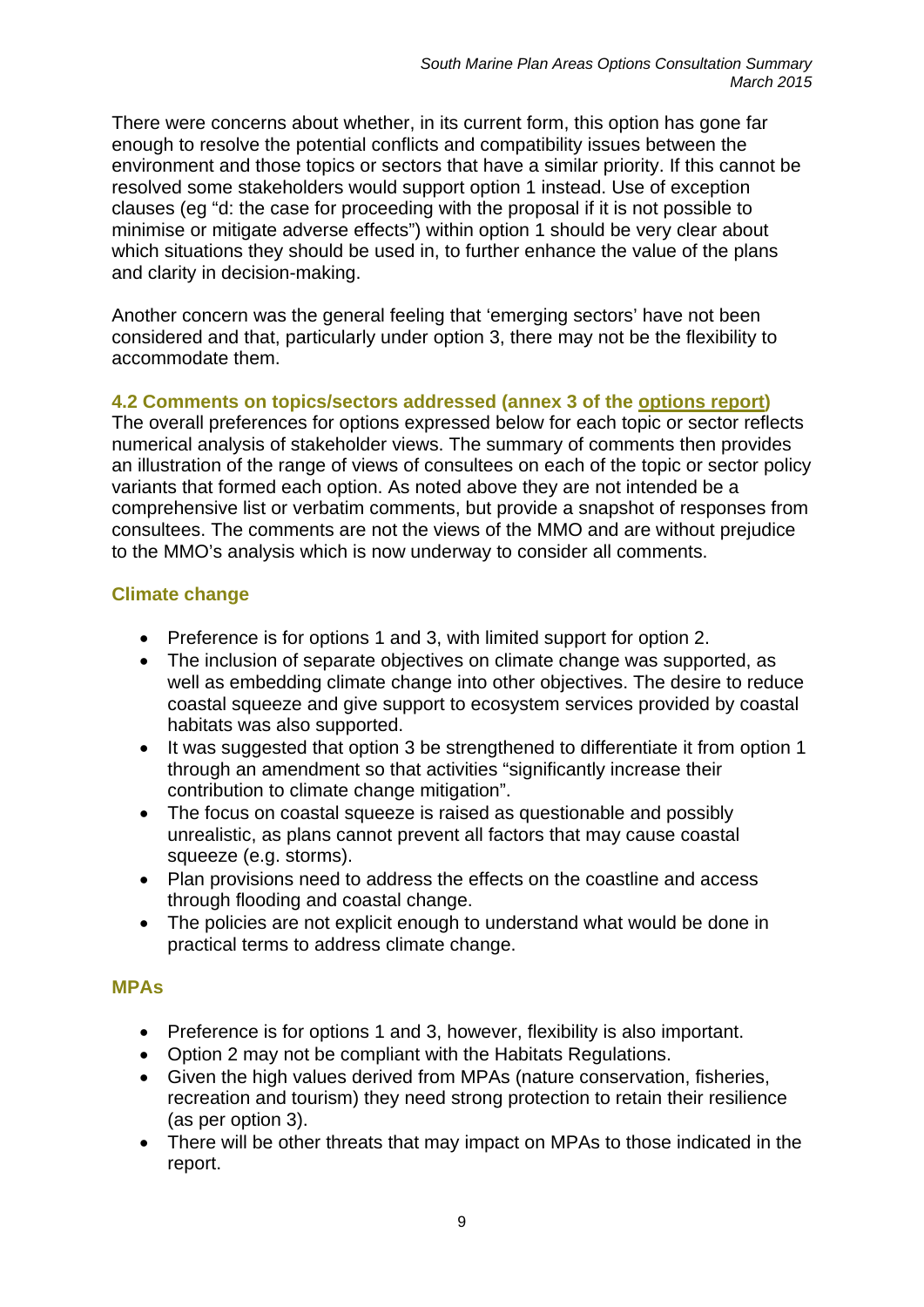• There are too many MPAs. From a commercial viewpoint the proximity to a MPA causes major problems in the planning process for development or application for any marine licence.

#### **Good environmental and good ecological status**

- Preference is for option 3.
- A number of policies in the options can be seen to contribute to marine strategy framework directive (MSFD).
- Assessment of cumulative impacts needs to be holistic including impacts of all development in the area, and not be limited to developments of a similar type.
- The need to tackle marine litter is a common concern.
- Concern for eradicating non-indigenous species.

#### **Ecology and ecosystem services**

- Policies under this heading could be stronger and more prescriptive.
- Option 3 policies are too strong and restrictive to new activities.
- There needs to be scope for industry and natural protection to evolve together.

#### **Disturbance**

- Preference is for options 1 and 3.
- Noise issues must be considered a priority as we are still uncertain of the long term effects of noise upon marine species.
- There is too much emphasis on noise and no mention of other disturbance.
- Activities that do create disturbance should still be able to function.

#### **Water quality**

- Preference is for options 3 and then 1.
- Water quality is important for recreational activities.
- Support for developments which improve water quality.
- Estuarine water quality should be monitored especially if discharging into the sea.
- Re-suspension of sediment not always a 'risk'.

#### **Displacement of marine activities and access**

- Preference is for option 1.
- Displacement of marine enterprises should be avoided.
- There needs to be firm policing of displacement activities.
- Recognition of tourism and recreation as a significant sector within option 3.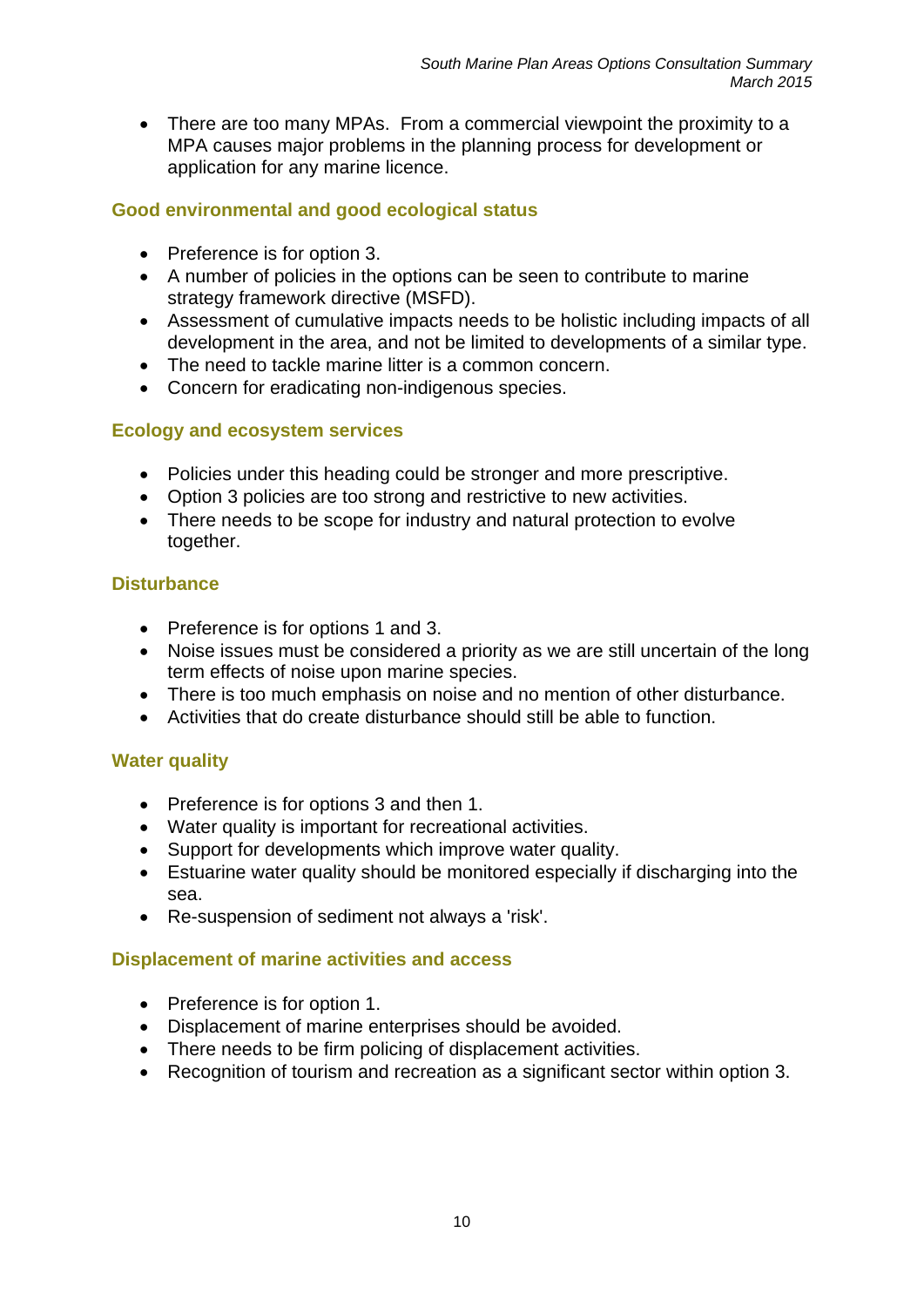#### **Heritage assets**

- Preference is for options 1 and 3.
- General feeling that marine plans were adding value in terms of newly discovered and non-designated assets.
- Allowing for new discoveries and further investigation is welcomed.
- The assumption that all designated assets will be fine is incorrect.

#### **Seascape**

- No preference as all narratives were the same.
- The options are all identical however a flexible approach would be preferable.
- One man's view is another man's eyesore.
- There must be clearer priority given to protecting seascape which in many cases is integral to adjacent landscape.

#### **Colocation and mitigation of conflicts**

- Preference is for option 1.
- Colocation is central to marine planning and more emphasis should be placed on it.
- Co-location is activity dependent. Those activities which can be co-located should be encouraged whilst those that cannot should be given opportunity to be located elsewhere where this is possible.
- More prescriptive option 3 provides greater certainty for sectors and proposed future development which requires investment confidence.
- Option 3 may be prejudicial to activities with a national influence and favour of more localised ones.

#### **Infrastructure**

- Preference is for option 1.
- Increased co-ordination with land-use infrastructure requirements.
- It is not clear how aspirations of marine plans will work with terrestrial strategies and plans regarding development of infrastructure.
- Subsea cables are an important part of infrastructure development for the country and with the right techniques can limit their impact on other activities and must be allowed to develop with ease.
- Option 3 best supports the growth of ports as it does not support activities with an adverse impact on ports, protects shipping routes and would permit an increase in the footprint size of ports or other selected activities. In addition, the option prioritises other important activities in Southampton such as aggregates.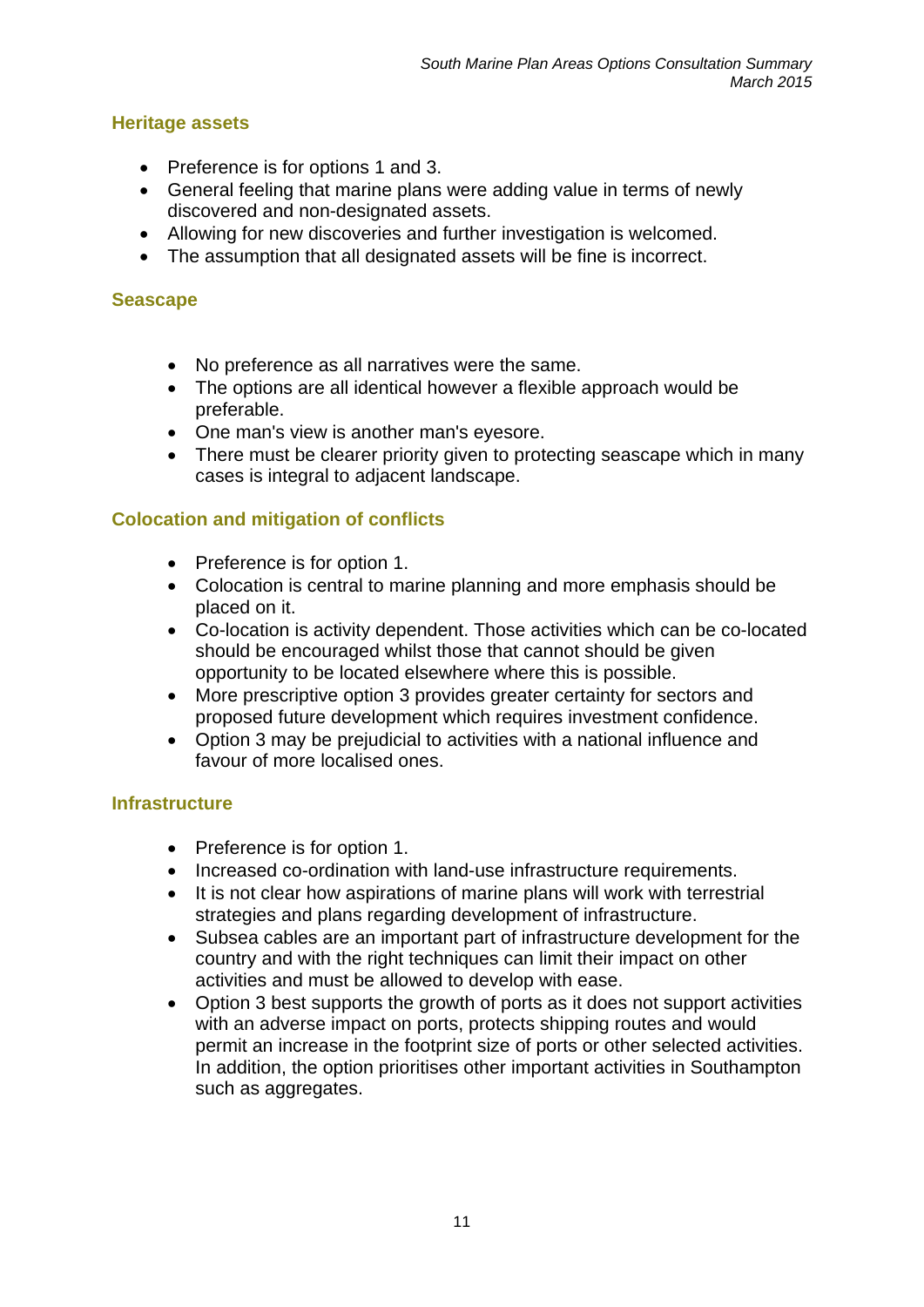#### <span id="page-11-0"></span>**Support for regeneration and diversification of activities that improve socioeconomic conditions**

- Preference is for option 1.
- Support for regeneration of marine activities and industries.
- Option 3 would seem to provide more flexibility for the marine aggregates industry.
- Not always possible in reality to create employment in local communities especially where specialist skills and facilities are required.
- Much of the detail here seem to be matters addressed by terrestrial planning frameworks, so it is difficult to identify the option that is best delivered by marine planning.

## **5. Next steps**

All comments have been entered onto a database which will be used by the MMO to identify a coherent preferred option. As the most popular option varied across topics or sectors as described in section 4.2, the preferred option may combine different elements of the three consultation options. For each of the topics or sectors, policies within the preferred option will be used as a starting point for revisions when taking account of comments.

Once a preferred option has been developed with a compatible set of policies, the MMO will draft supporting text to complete the first draft South marine plans, drawing on material developed in previous stages. Plan drafting will develop a balance of policy (marine plan matters) and signposting (non-marine plan matters and existing measures) in light of comments.

This early draft will be the basis for informal consultation with government departments and others. A full draft South Inshore and South Offshore Marine Plans document can then be recommended to the Secretary of State for publication for formal consultation following government sign-off. The intention is to publish the consultation draft early in 2016.

The sustainability appraisal, habitations regulations assessment and impact assessment processes all have a role to play in helping to shape the preferred option and resulting South marine plans. The sustainability appraisal has appraised the different options and has made recommendations on them, giving an idea of how they differentially contribute to sustainable development in the South marine plan areas. These recommendations are being considered alongside consultation responses and will inform the choice of the preferred option. The preferred option will be assessed by the sustainability appraisal, which will make further recommendations to help achieve sustainable development across all the topics identified through the sustainability appraisal process.

The habitats regulations assessment will look at the draft policies in the South marine plans and run a screening process on them, to assess their impact on protected sites and species and conduct further assessment on those that may have an impact, either solely or in combination with other policies. The impact assessment process is looking at the options to assess what impact they have that is